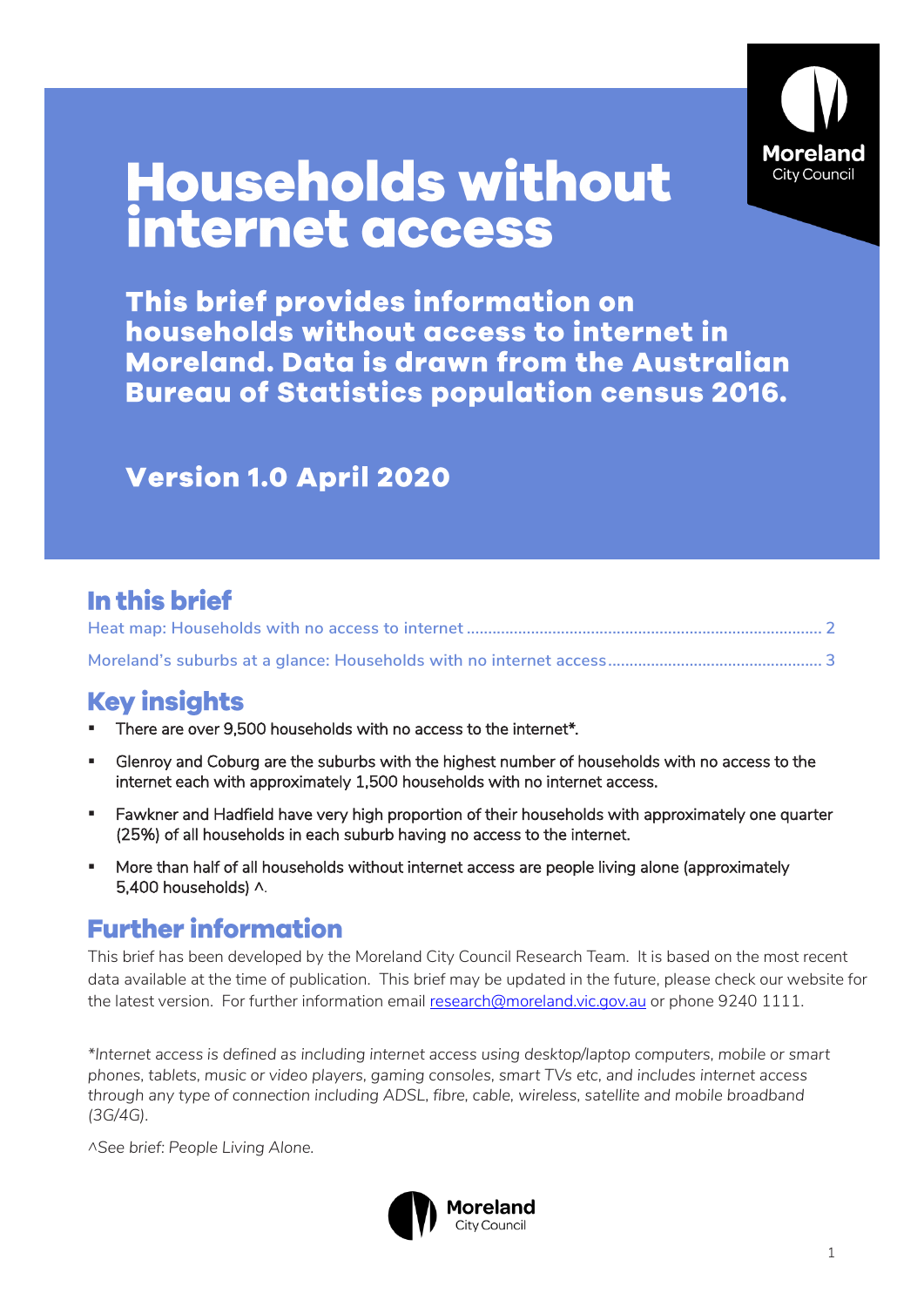<span id="page-1-0"></span>

## Heat map: Households with no access to internet

Source: Australian Bureau of Statistics population census 2016, Dwelling Internet Connection, Map prepared in Power Bi by Moreland Research Team